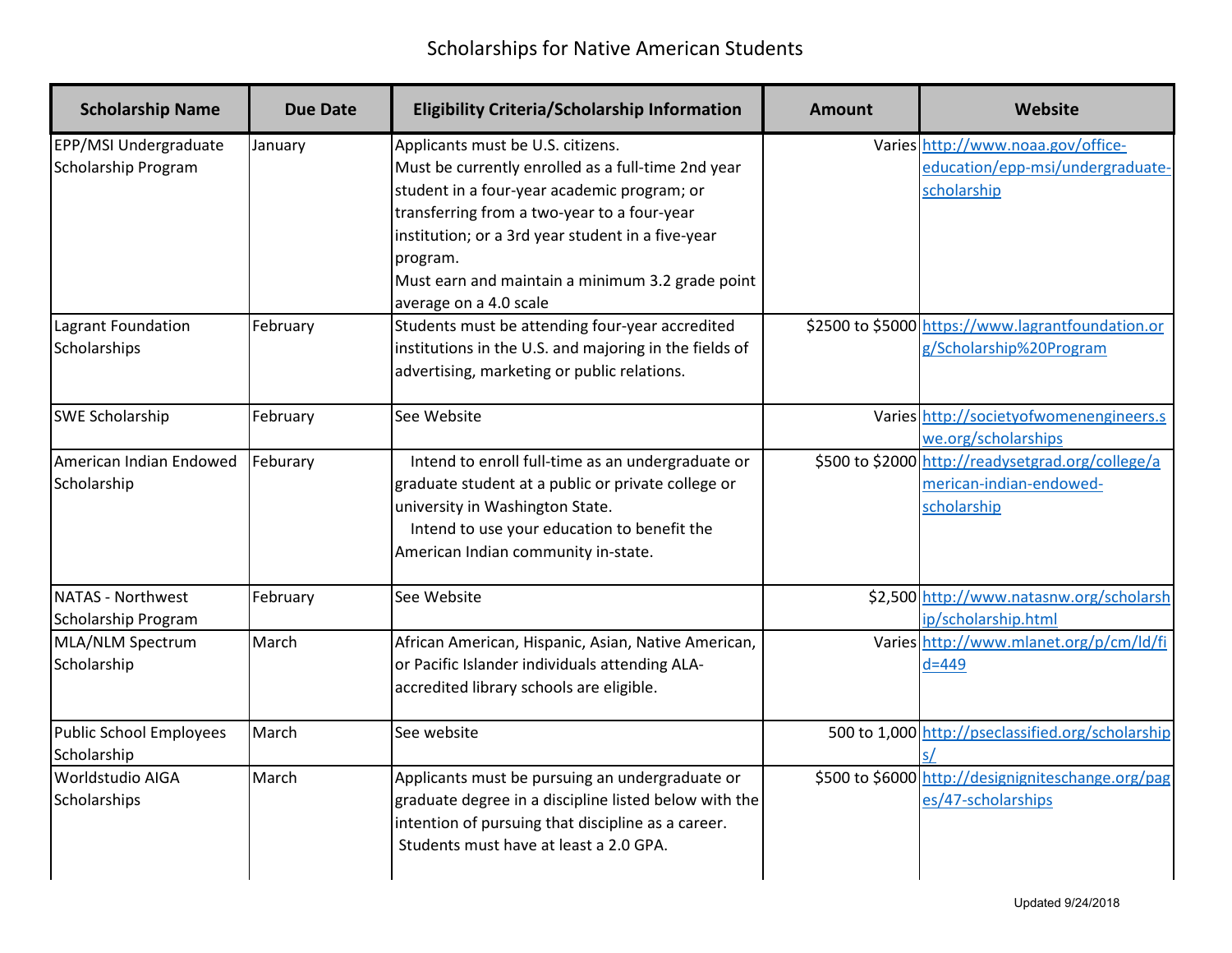| <b>Scholarship Name</b>                                                 | <b>Due Date</b> | <b>Eligibility Criteria/Scholarship Information</b>                                                                                                                                                                                                                                                                                                                                                                                     | <b>Amount</b> | Website                                                                                                                                                                             |
|-------------------------------------------------------------------------|-----------------|-----------------------------------------------------------------------------------------------------------------------------------------------------------------------------------------------------------------------------------------------------------------------------------------------------------------------------------------------------------------------------------------------------------------------------------------|---------------|-------------------------------------------------------------------------------------------------------------------------------------------------------------------------------------|
| LinTV Minority Scholarship<br><b>Udall Undergraduate</b><br>Scholarship | March<br>March  | Must be an undergraduate student<br>Must attend a university, a four-year college or a<br>two-year college<br>Must study full-time<br>Must be a US Citizen<br>Minimum 3.0 GPA<br>Restricted to students studying Journalism or<br>TV/Radio Broadcasting<br>Students working towards positive solutions to<br>environmental challenges or to issues impacting<br>Indian country,<br>Demonstrated your commitment to one of these         |               | Varies https://www.petersons.com/schol<br>arship/lintv-minority-scholarship-<br>111 173140.aspx#/sweeps-modal<br>Varies http://www.udall.gov/OurProgram<br>s/Scholarship/Apply.aspx |
| Indian Health Service<br>Scholarship Program                            | March           | areas through public service,<br>Must be American Indian and Alaska Native                                                                                                                                                                                                                                                                                                                                                              |               | Varies https://www.ihs.gov/scholarship/                                                                                                                                             |
| <b>ACS Scholars Program</b>                                             | March           | Be African-American, Hispanic/Latino, or American<br>Indian<br>Be a U.S. citizen or permanent U.S. resident<br>Be a full-time student at a high school or accredited<br>college, university, or community college (Grade<br>Point Average 3.0, "B" or better)<br>Majoring in chemistry, biochemistry, chemical<br>engineering or a chemically-related science OR<br>intending to or already pursuing a degree in<br>chemical technology |               | \$5,000 https://www.acs.org/content/acs/<br>en/funding-and-<br>awards/scholarships/acsscholars.ht<br>ml                                                                             |
| Northwest Journalists of<br><b>Color Scholarship</b>                    | April           | Attending school in Washington and planning to<br>attend a Washington or out-of-state four-year<br>college, community college or vocational college in<br>the fall<br>You are a current student attending a four-year<br>college, community college or vocational college in<br>Washington                                                                                                                                              |               | \$2,500 http://www.aajaseattle.org/schola<br>rships/                                                                                                                                |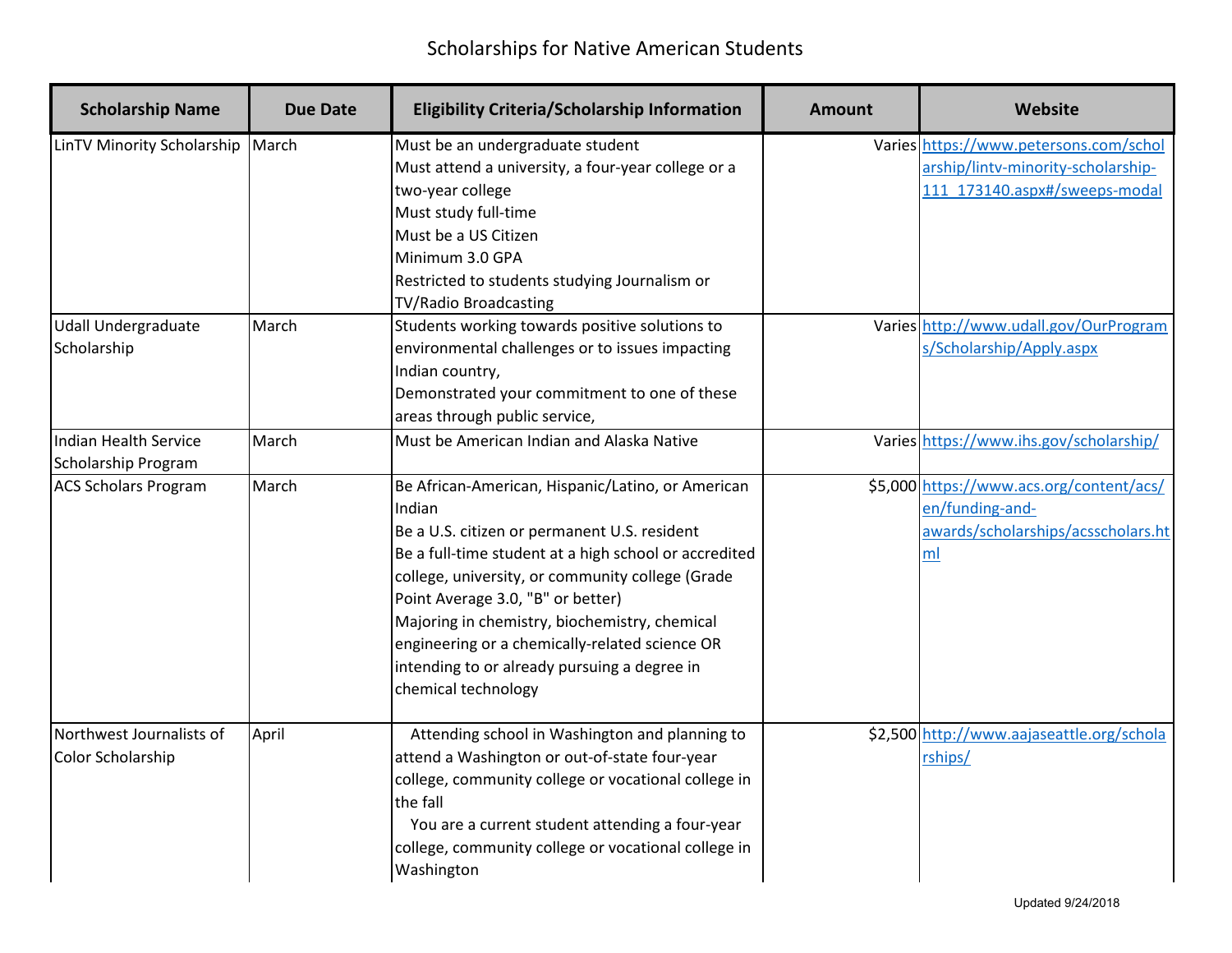| <b>Scholarship Name</b>                                                         | <b>Due Date</b> | <b>Eligibility Criteria/Scholarship Information</b>                                                                                                                                                                                                                                                                                                                                                                                         | <b>Amount</b> | Website                                                                              |
|---------------------------------------------------------------------------------|-----------------|---------------------------------------------------------------------------------------------------------------------------------------------------------------------------------------------------------------------------------------------------------------------------------------------------------------------------------------------------------------------------------------------------------------------------------------------|---------------|--------------------------------------------------------------------------------------|
| Buckfire & Buckfire, P.C.<br>Law School Diversity<br><b>Scholarship Program</b> | April           | In order to be considered for the scholarship, the<br>student must be a member of an ethnic, racial, or<br>other minority, or demonstrate commitment to<br>issues of diversity within their community.                                                                                                                                                                                                                                      |               | \$2,000 http://www.buckfirelaw.com/librar<br>y/scholarships.cfm#law                  |
| <b>Horace and Susie Revels</b><br>Clayton Scholarship                           | May             | See website                                                                                                                                                                                                                                                                                                                                                                                                                                 |               | \$3,500 http://prsapugetsound.org/Page.as<br>$px?cid=127$                            |
| Alaska Native Tribal Health June<br>Consortium Scholarship<br>Program           |                 | Permanent Alaska residents<br>Interested in working in a health care related field<br>Currently enrolled in a formal education or<br>training program                                                                                                                                                                                                                                                                                       |               | \$5,000 http://anthc.org/scholarship-<br>opportunities/                              |
| <b>AAIA's David Risling</b><br><b>Emergency Aid Scholarship</b>                 | June            | Be enrolled members within their respective tribe<br>from continental US tribes or Alaska Native.<br>Submit a copy of tribal enrollment (there is no<br>minimum blood quantum requirement for<br>eligibility). This can be a copy of the student's tribal<br>I.D. card or a copy of an official letter from the<br>tribe.<br>Be enrolled as full-time students for both fall and<br>spring semesters.<br>Have a minimum 2.5 out of 4.0 GPA. |               | \$100 to \$400 https://www.indian-<br>affairs.org/scholarships.html                  |
| <b>LMJ Scholarship Program</b>                                                  | June            | Students who have been accepted to an ABA<br>accredited law school for a full-time Juris Doctorate<br>degree: See Website                                                                                                                                                                                                                                                                                                                   |               | \$10,000 http://www.mcca.com/index.cfm?f<br>useaction=Page.ViewPage&PageID<br>$=477$ |
| Freedom From Religion<br><b>Foundation Student Essay</b><br><b>Contests</b>     | July            | Essay Contest: See Website                                                                                                                                                                                                                                                                                                                                                                                                                  |               | Varies http://ffrf.org/outreach/ffrf-<br>student-scholarship-essay-contests          |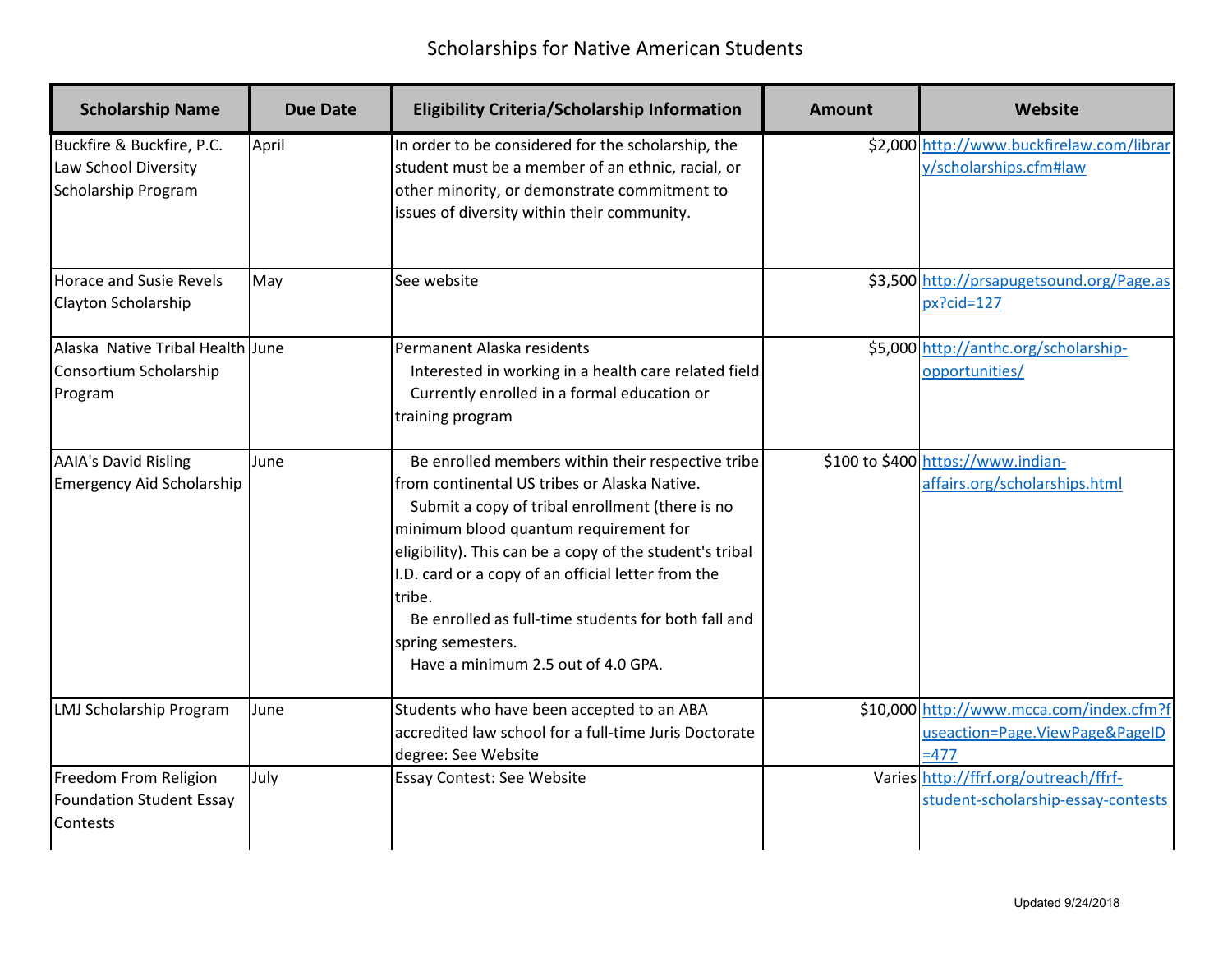| <b>Scholarship Name</b>                                                  | <b>Due Date</b> | <b>Eligibility Criteria/Scholarship Information</b>                                                                                                                                                                                                                                                                                            | <b>Amount</b> | Website                                                                               |
|--------------------------------------------------------------------------|-----------------|------------------------------------------------------------------------------------------------------------------------------------------------------------------------------------------------------------------------------------------------------------------------------------------------------------------------------------------------|---------------|---------------------------------------------------------------------------------------|
| Reach for the Gold Book<br>Scholarship                                   | July            | Must be a female student of color.<br>Must have a minimum high school / secondary<br>school academic average of 85, or 3.4 on a 4.0 GPA<br>scale.                                                                                                                                                                                              |               | \$1,000 http://www.omegaphibeta.org/nat<br>ional-initiatives/scholarships-<br>grants/ |
| The Technical Minoriity<br>Scholarship Program                           | September       | Qualified minorities enrolled in a technical degree<br>program at the bachelor level or above.                                                                                                                                                                                                                                                 |               | \$1,000 - \$10,000 https://www.xerox.com/en-<br>us/jobs/minority-scholarships         |
| American Indian Fellowship October<br>in Business Scholarship<br>Program |                 | Must be majoring in a business related field<br>Must be enrolled as a full-time student<br>Must be enrolled at an accredited post-secondary<br>institution of higher education                                                                                                                                                                 |               | Varies http://scholarships.ncaied.org/                                                |
| Plastic Place Scholarship                                                | November        | Preference will be given to applicants who are<br>female, or belong to any minority group, including;<br>African American, Asian American, Native American,<br>Hispanic, etc.<br>The scholarship will be payable to the winner's<br>college/university (in the US).<br>Scholarship awarded to students with an average<br>GPA of 3.5 or above. |               | \$1,500 http://www.plasticplace.com/the-<br>plasticplace-scholarship-2016/            |
| <b>ASSE Foundation</b><br><b>Scholarship Award</b><br>Program            | December        | A 3.0 undergraduate GPA and (if applicable) a 3.5<br>graduate GPA                                                                                                                                                                                                                                                                              |               | Varies http://foundation.asse.org/educati<br>on.php                                   |
| Emma Bowen Foundation<br>Application                                     | December        | Have a cumulative grade point average of at least<br>3.0<br>Are interested in pursuing a career in the media<br>industry<br>Plan to attend or are currently a student at a four-<br>year accredited college or university<br>Are a U.S. citizen or permanent resident                                                                          |               | Varies http://www.emmabowenfoundati<br>on.com/application info                        |
| Native American<br>Journalists Association<br>Scholarship                | December        | Any Native American graduating high school senior<br>or college student pursuing a career in media is<br>eligible to apply,                                                                                                                                                                                                                    |               | \$500-\$2000 https://www.naja.com/students/n<br>aja-scholarships/                     |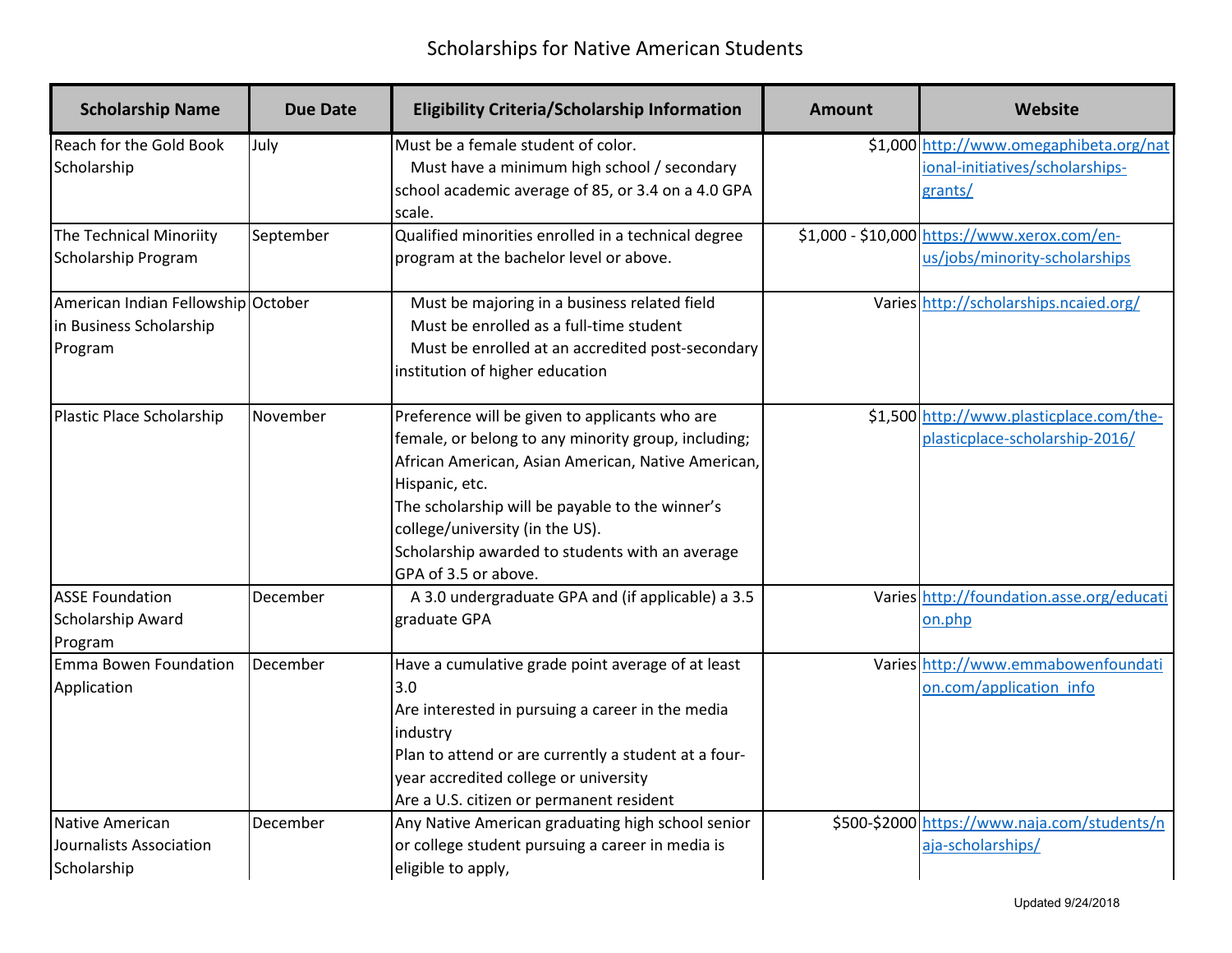| <b>Scholarship Name</b>                                                                               | <b>Due Date</b>                                                 | <b>Eligibility Criteria/Scholarship Information</b>                                                                                                                                                                                                                                                                                                                                                                                                    | <b>Amount</b> | Website                                                                                                     |
|-------------------------------------------------------------------------------------------------------|-----------------------------------------------------------------|--------------------------------------------------------------------------------------------------------------------------------------------------------------------------------------------------------------------------------------------------------------------------------------------------------------------------------------------------------------------------------------------------------------------------------------------------------|---------------|-------------------------------------------------------------------------------------------------------------|
| Cathcing the Dream                                                                                    | March for Summer,<br>April for Fall,<br>September for<br>Spring | Students must be 1/4 or more degree American<br>Indian, and be an enrolled member of a U.S. tribe.<br>"U. S. tribe" is defined as federally recognized, state<br>recognized, or terminated.<br>Students must be attending or planning on<br>attending a college or university within the U.S. on<br>a full-time basis that is fully accredited.                                                                                                        |               | \$500 to \$5000 http://catchingthedream.org/categ<br>ory/scholarship-requirements/                          |
| <b>DAUGHTERS OF THE</b><br><b>AMERICAN REVOLUTION</b><br><b>AMERICAN INDIAN</b><br><b>SCHOLARSHIP</b> | March/April/Sep.                                                | Students must be 1/4 or more degree American<br>Indian, and be an enrolled member of a U.S. tribe.<br>"U. S. tribe" is defined as federally recognized, state<br>recognized, or terminated.<br>Students must be attending or planning on<br>attending a college or university within the U.S. on<br>a full-time basis that is fully accredited. Study must<br>be at the college level, and can range from<br>bachelor's degrees to postdoctoral study. |               | \$500 to \$5,000 http://catchingthedream.org/categ<br>ory/scholarship-requirements/                         |
| American Indian Graduate<br>Center                                                                    | See Website                                                     | Varies: See Website                                                                                                                                                                                                                                                                                                                                                                                                                                    |               | Varies http://www.aigcs.org/scholarships<br>/undergraduate-scholarships/                                    |
| American Planning<br><b>Association Scholarships</b>                                                  | See Website                                                     | Women: See Website                                                                                                                                                                                                                                                                                                                                                                                                                                     |               | Varies https://www.planning.org/scholars<br>hips/apa/                                                       |
| National Medical<br>Fellowships' Scholarships                                                         | See Website                                                     | Proof of U.S. citizenship or Deferred Action for<br>Childhood Arrivals (DACA) approval letter<br>Currently enrolled in an accredited U.S. medical<br>school<br>Demonstrated leadership ability<br>Commitment to serving medically underserved<br>communities                                                                                                                                                                                           |               | Varies https://www.nmfonline.org/about-<br>our-scholarships-and-<br>awards/general-scholarships-<br>awards/ |